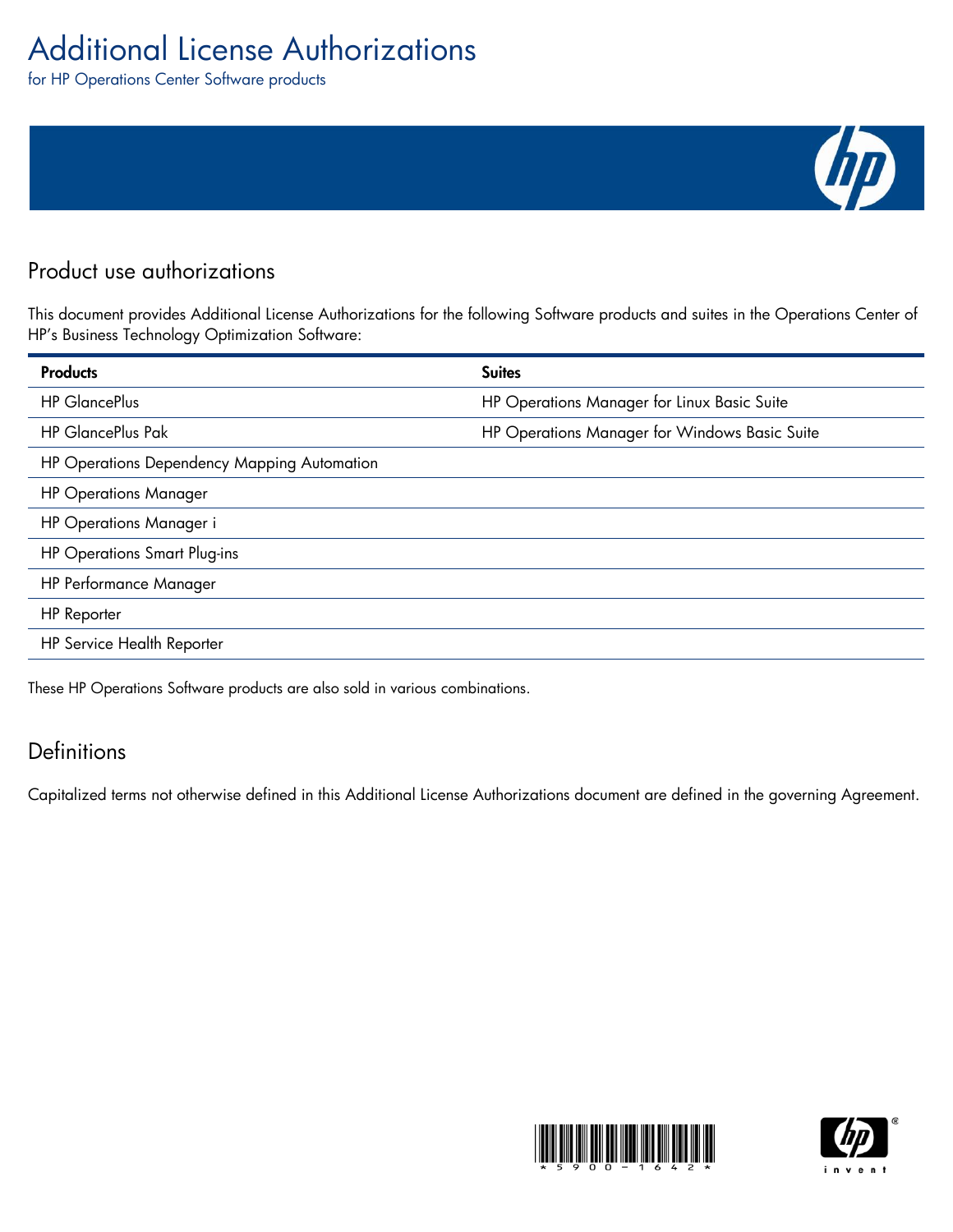| Term                                                    | <b>Definition</b>                                                                                                                                                                                                                                                                                                                                                                                                                                                                                                                                                                                                                                                                                                                                                                                                                                                                                                                                                                                                                                                                                                                                                                                                                                                                                                                                                                                                                                                                                                                                                                                                                                                                                                                                        |
|---------------------------------------------------------|----------------------------------------------------------------------------------------------------------------------------------------------------------------------------------------------------------------------------------------------------------------------------------------------------------------------------------------------------------------------------------------------------------------------------------------------------------------------------------------------------------------------------------------------------------------------------------------------------------------------------------------------------------------------------------------------------------------------------------------------------------------------------------------------------------------------------------------------------------------------------------------------------------------------------------------------------------------------------------------------------------------------------------------------------------------------------------------------------------------------------------------------------------------------------------------------------------------------------------------------------------------------------------------------------------------------------------------------------------------------------------------------------------------------------------------------------------------------------------------------------------------------------------------------------------------------------------------------------------------------------------------------------------------------------------------------------------------------------------------------------------|
| "Application Instance" or<br>"AppInstance"              | means a monitored environment running an instance of an application<br>For Java based applications, Applnstance is one JVM.<br>For Web Application Servers, Applnstance is one Server that runs on a Java Virtual Machine (JVM) and has its own<br>configuration.<br>For .NET based application, Applnstance is one windows process that runs .net (one worker processes).<br>For Microsoft Enterprise Servers (e.g., Exchange, Active Directory, Office Communications Server, Sharepoint, Biztalk, ISA etc.)<br>Applnstance is any monitored installation of any of the Servers.<br>For WMQ Applnstance is one MQ Queue Manager instance. For CICS and IMS applications, Applnstance is one CICS/IMS<br>region that the monitored application (or part of it) is being hosted in.<br>For SAP Netweaver ABAP stack, Applnstance is one Dialog or Central Instance. For Netweaver Java stack, Applnstance is one<br>JVM. Technically, for SAP Netweaver Applnstance is the unique combination of the hostname, System ID of the SAP system<br>and System Number of the SAP system (two-digit numeric value) to identify an instance.<br>For Tuxedo servers, Applnstance is one Tuxedo instance.<br>For Siebel, Applnstance is one database instance, one application server or one web server.<br>For an Oracle database, AppInstance is one SID (Oracle system ID) in a database environment, including the RDBMS software,<br>table structure, stored procedures and other functionality.<br>For Microsoft SQL Server, Applnstance is one SQL Server service with its own port, logins and set of system and user<br>databases.<br>For Sybase and Informix Server, AppInstance is one Server with its own logins and set of system and user databases. |
| Clustered Computer                                      | means a group of servers or other resources that act like a single system and enable high availability and in some cases, load<br>balancing and parallel processing.                                                                                                                                                                                                                                                                                                                                                                                                                                                                                                                                                                                                                                                                                                                                                                                                                                                                                                                                                                                                                                                                                                                                                                                                                                                                                                                                                                                                                                                                                                                                                                                     |
| E-LTU and E-Media                                       | means products which are electronically delivered only, and as such any references to FOB Destination or delivery methods that<br>are stated on Your purchase order other than electronic shall be null and void with respect to these E-LTU or E-Media products.                                                                                                                                                                                                                                                                                                                                                                                                                                                                                                                                                                                                                                                                                                                                                                                                                                                                                                                                                                                                                                                                                                                                                                                                                                                                                                                                                                                                                                                                                        |
| <b>HP Operations Agent</b>                              | means the software component of HP Operations Manager that is installed on managed nodes. The HP Operations Agent<br>software collects information from multiple sources on the local system, creates Operations Manager messages, enhances message<br>content, filters and correlates messages, starts actions and sends messages to the HP Operations Manager Management Server.                                                                                                                                                                                                                                                                                                                                                                                                                                                                                                                                                                                                                                                                                                                                                                                                                                                                                                                                                                                                                                                                                                                                                                                                                                                                                                                                                                       |
| <b>HP Operations Manager</b><br>Management Server       | means the software component of HP Operations Manager that constitutes the central entity, where all messages from the HP<br>Operations Agent and the HP Target Connectors are received, processed, stored and forwarded to the operator GUIs, and where<br>HP Operations Agent configuration is maintained, stored, assigned and distributed.                                                                                                                                                                                                                                                                                                                                                                                                                                                                                                                                                                                                                                                                                                                                                                                                                                                                                                                                                                                                                                                                                                                                                                                                                                                                                                                                                                                                           |
| <b>HP Operations Smart</b><br>Plug-ins (SPIs)           | means the software add-on components to the HP Operations Manager that manage specific business applications, e-commerce<br>platforms, messaging services, databases and internet infrastructure. They extend the management capabilities of HP Operations<br>Manager to the application management domain by reporting on discovery, alarms and events.                                                                                                                                                                                                                                                                                                                                                                                                                                                                                                                                                                                                                                                                                                                                                                                                                                                                                                                                                                                                                                                                                                                                                                                                                                                                                                                                                                                                 |
| Instance                                                | means each implementation of the application installed on a Server.                                                                                                                                                                                                                                                                                                                                                                                                                                                                                                                                                                                                                                                                                                                                                                                                                                                                                                                                                                                                                                                                                                                                                                                                                                                                                                                                                                                                                                                                                                                                                                                                                                                                                      |
| LTU                                                     | means License To Use.                                                                                                                                                                                                                                                                                                                                                                                                                                                                                                                                                                                                                                                                                                                                                                                                                                                                                                                                                                                                                                                                                                                                                                                                                                                                                                                                                                                                                                                                                                                                                                                                                                                                                                                                    |
| Managed Nodes                                           | means the OM Nodes that have an HP Operations Agent installed.                                                                                                                                                                                                                                                                                                                                                                                                                                                                                                                                                                                                                                                                                                                                                                                                                                                                                                                                                                                                                                                                                                                                                                                                                                                                                                                                                                                                                                                                                                                                                                                                                                                                                           |
| Management Server<br>Node                               | means the HP Operations Agent running on the management server Instance.                                                                                                                                                                                                                                                                                                                                                                                                                                                                                                                                                                                                                                                                                                                                                                                                                                                                                                                                                                                                                                                                                                                                                                                                                                                                                                                                                                                                                                                                                                                                                                                                                                                                                 |
| Monitored Node                                          | means infrastructure OM Nodes that do not have an HP Operations Agent installed. Monitored Nodes include (but are not<br>restricted to) servers, virtual servers, network devices and other infrastructure devices such as monitored UPS's and environmental<br>monitoring components.                                                                                                                                                                                                                                                                                                                                                                                                                                                                                                                                                                                                                                                                                                                                                                                                                                                                                                                                                                                                                                                                                                                                                                                                                                                                                                                                                                                                                                                                   |
| "Non-Production<br>Development/Test<br>System" or NP DV | means a non-production development/test system which has a HP Operations Center Software product installed and is to be used<br>for a) developing Licensee HP Operations Center product add-on applications b) HP Operations Center product migration testing<br>or c) HP Operations Center product pre-production staging.                                                                                                                                                                                                                                                                                                                                                                                                                                                                                                                                                                                                                                                                                                                                                                                                                                                                                                                                                                                                                                                                                                                                                                                                                                                                                                                                                                                                                              |
| Non-Production Failover<br>System or NP FO              | means a non-production failover system which has a HP Operations Center Software product installed on, has processes of this<br>product running but is not collecting any data, nor executing any policies, nor sending/receiving any messages. If the production<br>system breaks down, or needs to be brought out of service, the Licensee is required to use the HP Operations Center product on<br>the non-production failover system in order to take over from the production system while it is physically down or unavailable. No<br>concurrent data collection, policy execution or message send/receive on the Non-Production Failover System and the production<br>system is performed. In case of HP Operations Target Connector, a Non-Production Failover System is setup to be monitored by a<br>HP Operations Center product, but is not actually being monitored until it becomes a production system.                                                                                                                                                                                                                                                                                                                                                                                                                                                                                                                                                                                                                                                                                                                                                                                                                                  |

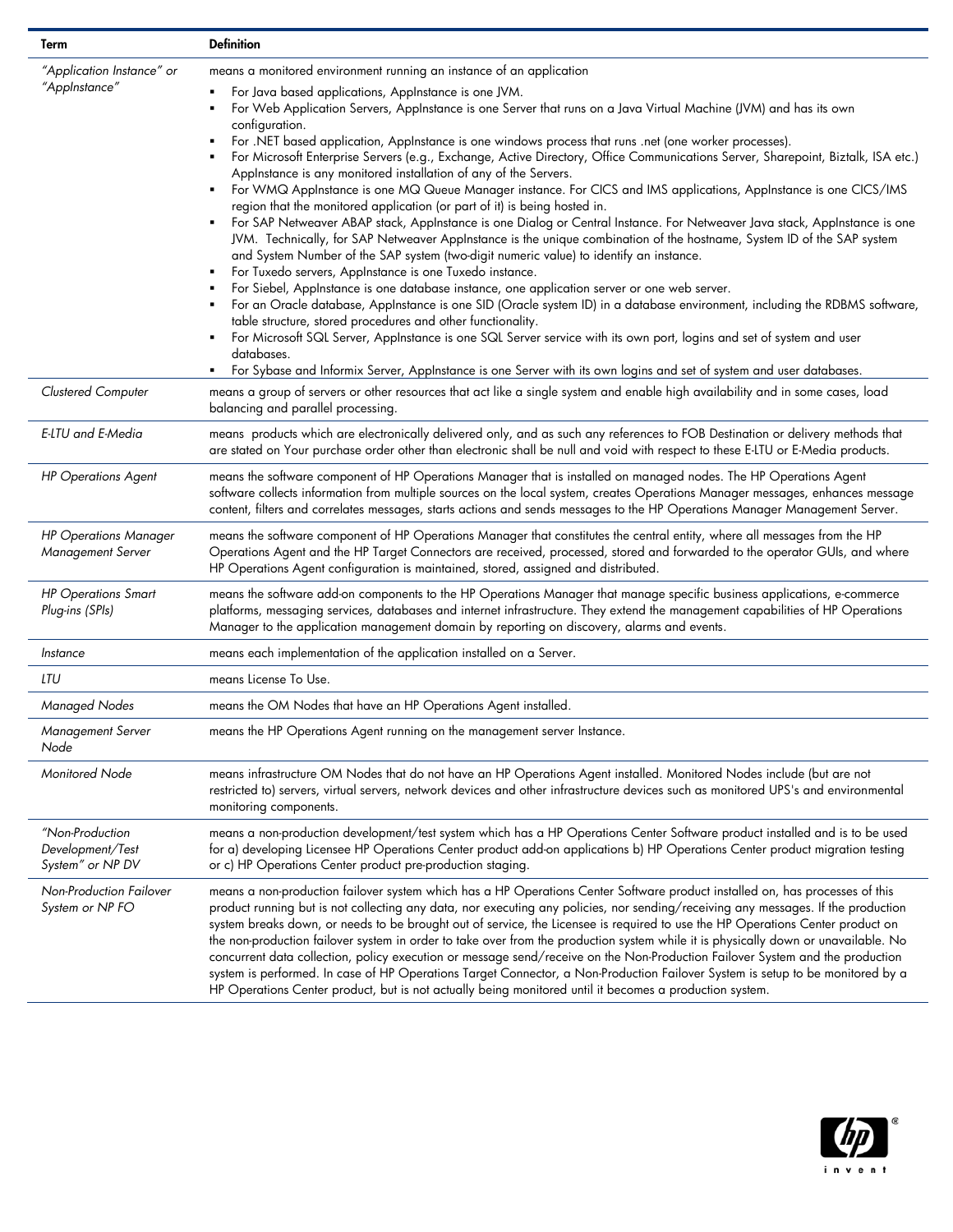| Term                                               | <b>Definition</b>                                                                                                                                                                                                                                                                                                                                                                                                                                                                                                                                                                                                                                                             |
|----------------------------------------------------|-------------------------------------------------------------------------------------------------------------------------------------------------------------------------------------------------------------------------------------------------------------------------------------------------------------------------------------------------------------------------------------------------------------------------------------------------------------------------------------------------------------------------------------------------------------------------------------------------------------------------------------------------------------------------------|
| OM Cold Standby System                             | means a standby system which has the HP Operations Center Software product installed and is EITHER shutdown or not running<br>any of the product's processes. If the production system breaks down, or needs to be brought out of service, the Licensee is<br>required to switch on and start the HP Operations Center product on the cold standby system in order to take over from the<br>production system while it is physically down or unavailable. No concurrent processes of the HP Operations Center product on the<br>Cold Standby System and the production system are running, nor are both concurrently under management by the HP Operations<br>Center product. |
| OM Node                                            | means a real or virtual computer system, or a device (for example printer, router or bridge) in a network.                                                                                                                                                                                                                                                                                                                                                                                                                                                                                                                                                                    |
| <b>Operating System</b><br>Instance or OS Instance | means each implementation of the bootable program that can be installed onto a physical system or a partition, such as system<br>Virtual Machines, virtual environments, virtual private servers, containers, guests and zones, within the physical system. A physical<br>system can contain multiple Operating System Instances.                                                                                                                                                                                                                                                                                                                                             |
| Points                                             | means the numerical tracking system representing the total number of metrics Licensee is authorized to execute.                                                                                                                                                                                                                                                                                                                                                                                                                                                                                                                                                               |
| <b>Production System</b>                           | means a system which has a HP Operations Center Software product installed on, has processes of this product running and is<br>either collecting data, executing policies, or sending/receiving messages. In case of HP Operations Target Connector, a<br>Production System is setup to be monitored by HP Operations Manager software and is actually being monitored.                                                                                                                                                                                                                                                                                                       |
| <b>Real Time</b>                                   | means the ability to update performance data when it occurs versus waiting for it to be collected, stored and then presented.                                                                                                                                                                                                                                                                                                                                                                                                                                                                                                                                                 |
| Reporting Node                                     | means a single physical or virtual device (for example a physical server, virtual machine guest, printer, router, bridge, storage<br>device etc.).                                                                                                                                                                                                                                                                                                                                                                                                                                                                                                                            |
| Suite                                              | means two or more software products combined into a single license offering. The specific software products included in a Suite<br>are specified in the Software Specific License Terms below. Software products included in a Suite are governed by the individual<br>authorizations and use restrictions associated with each Software Product.                                                                                                                                                                                                                                                                                                                             |
| <b>Target Connectors</b>                           | means the HP Operations Center Software product required for inclusion of a multiple-purpose monitored node in the monitored<br>environment of the HP Operations Center Software solution.                                                                                                                                                                                                                                                                                                                                                                                                                                                                                    |
| Virtual Machine(s) or<br>VM(s)                     | means a computer that does not physically exist but is simulated by another computer.                                                                                                                                                                                                                                                                                                                                                                                                                                                                                                                                                                                         |

### Software specific license terms

For Software Products with software specific license terms, these terms are described below. Software Products covered by this additional license authorization (as listed on the first page under Product use authorizations) and not covered in this section do not have software specific license terms.

Depending on the implementation use, an appropriate license is required for:

- **•** Production System: HP Operations Center Software product license is required.
- Non-Production Failover System: HP Operations Center Software product Non-Production Failover license is required.
- Non-Production Development/Test System: HP Operations Center Software product Non-Production Dev/Test license is required.
- OM Cold Standby System: No incremental HP Operations Center Software product license is required. Where technically required the respective license key can be obtained free of charge from the HP.

In those cases where a Non-Production license is not offered for the HP Operations Center Software Product, the production license has to be purchased for the respective use case.

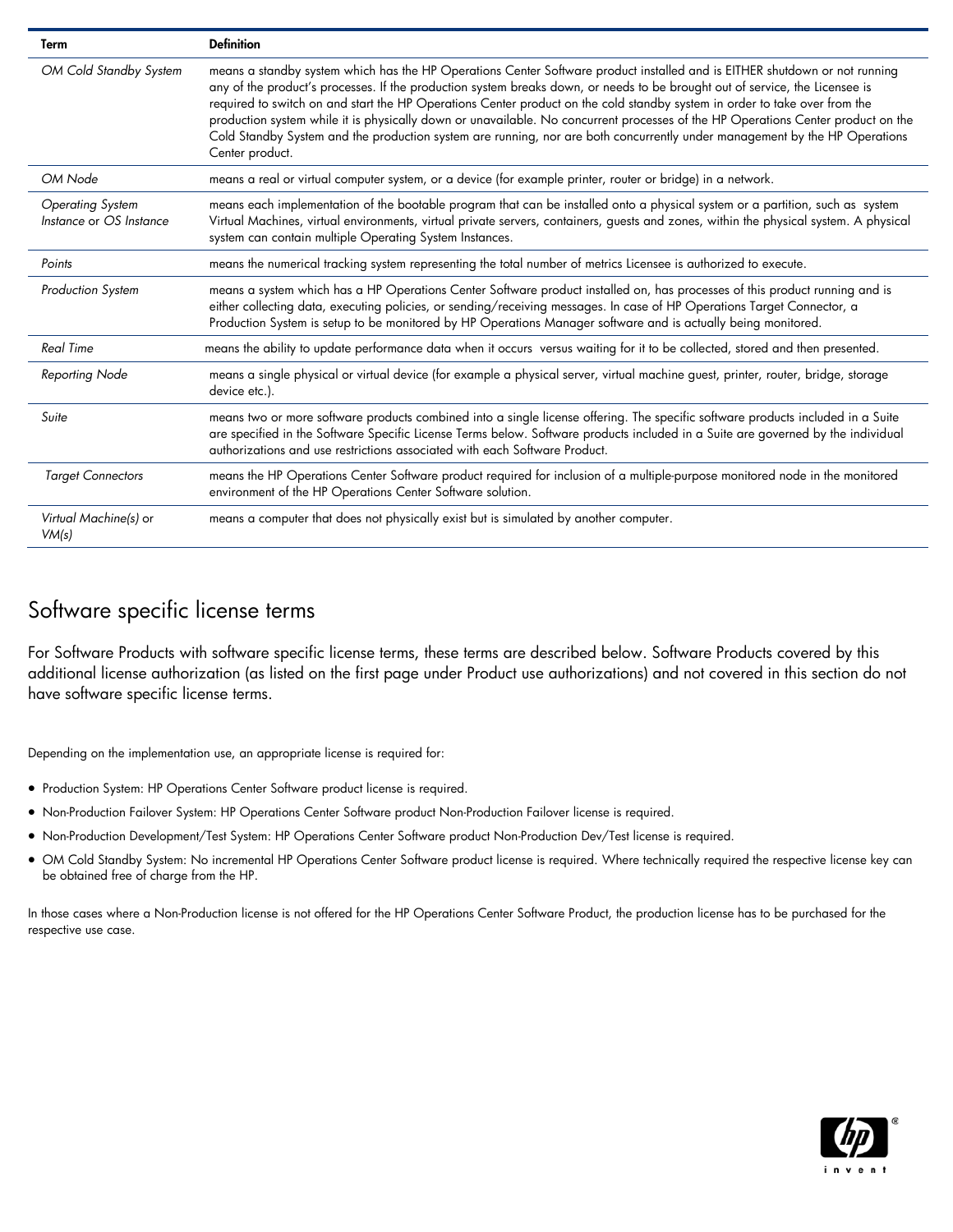#### HP Operations Manager Software

HP Operations Manager Software consists of multiple components with distinct licenses for each component.

The HP Operations Manager Management Server is licensed for installation and use on a single computer – either a Virtual Machine or physical server. Where the HP Operations Manager Management Server software is installed in a Clustered Computer, the license allows one Instance of the software to be active at any time within the Clustered Computer.

The Management Server Node license is included with the HP Operations Manager Management Server LTU and is only valid for running the agent software on the same Instance that the Operations Manager Management Server software is active on.

Where the HP Operations Manager Management Server software is installed in a Clustered Computer the Management Server Node license enables one Instance of the Agent Software to be active on the same Managed Node as the HP Operations Manager Management Server software. Additional Agent Software Instances active within the Clustered Computer require individual HP Operations OS Instance LTUs.

Additional licenses are required for:

- Managed Nodes: Any additional node managed by the HP Operations Manager management server requires an additional HP Operations OS Instance license which entitles the use of HP Operations Agent and HP Performance Agent on this OS Instance. In case this node is a single dedicated end-user desktop with no server functions, an HP Operations OS Instance Desktop license is required for each OS Instance entitling the use of HP Operations Agent and HP Performance Agent.
- Monitored Nodes: Additional HP Target Connector licenses are required for each multiple-purpose device that is being monitored using HP Operations Center product. Any interactive OS (interactive meaning that multiple concurrent user sessions are supported either through interactive logins or applications loaded within the OS environment) requires a Target Connector license OR an Operations OS Instance license. This includes systems managed by other event/performance management solutions.
	- o Virtualization hypervisors are considered multi-user interactive devices, and require Target Connector licenses Operations OS Instances licenses. The hypervisor host and each virtual machine (guest) are counted as separate devices.
	- o A Target Connector license is NOT required if an HP Operations OS Instance license exists for this target device.
	- o NO Target Connector license is required if the information on the target device is originated from (NOT proxied thru) other HP monitoring software, for example: HP SiteScope, HP Internet Services, HP Storage Essentials, HP Systems Insight Manager, NonStop management, Webjetadmin, Procurve monitoring.

In general, non-interactive, single user, and single-purpose devices do not require a Target Connector license. This includes:

- o Network devices such as hubs, switches, routers, modems, and similar.
- o Presentation and output devices such as signboards, printers, and similar.
- o Intelligent network devices such as load balancers, firewalls and content switches and similar.
- o Dedicated end-user desktops with no server functions.
- o ATMs.

Note: These exclusions do not apply to interactive operating systems' supplying these functions (for example, a Linux system that runs iptables) and desktops with server functions (e.g. print servers).

- Smart Plug-ins: Additional licenses are required for the installation and use of HP Operations Smart Plug-ins (SPIs). One SPI license is required for each Application Instance of the underlying application that is monitored by the SPI. In the case of off-node or remote monitoring using the SPI, one Target Connector for SPI license is required for each Application Instance of the underlying application.
- o Dependency Mapping Automation: Additional licenses are required for the installation and use of HP Operations Dependency Mapping Automation. The product is licensed for the use on a single HP Operations Manager Management Server.

The HP Operations Manager for Windows® Management Server LTU entitles you to a license each for HP Reporter and HP Performance Manager. The HP Reporter license allows you to install HP Reporter locally on the management server or remotely on another system. A remote installation is recommended to balance the available resources. HP Performance Manager has to be installed locally on the Operations Manager Management Server.

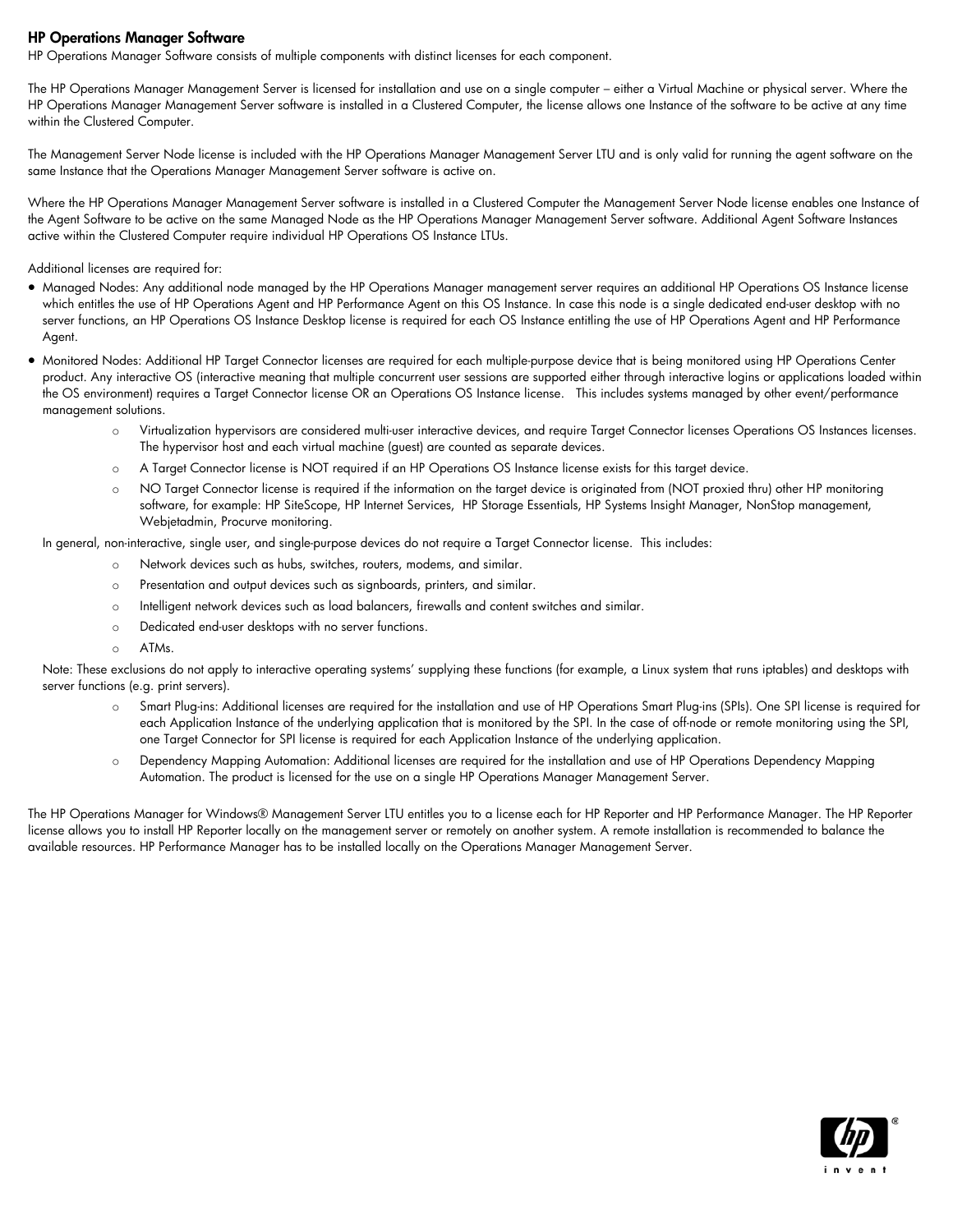#### HP Operations Manager i

The HP Operations Manager i Software product consists of multiple components with distinct licenses for each component.

The HP Operations Manager i Event Management Foundation Server, the HP Operations Manager i Health Perspective Views Server, and the HP Operations Manager i Topology Based Event Correlation Server are licensed for installation and use on a single application instance – either a Virtual Machine or physical server.

Additional licenses are required for:

- Managed Nodes: Any additional node managed by the HP Operations Manager management server reporting to HP Operations Manager i Software requires an additional HP Operations OS Instance license.
- Monitored Nodes: Additional HP Target Connector licenses are required for each multiple-purpose device that is being monitored using HP Operations Center product. Any interactive OS (interactive meaning that multiple concurrent user sessions are supported either through interactive logins or applications loaded within the OS environment) requires a Target Connector license OR an Operations OS Instance license. This includes systems managed by other event/performance management solutions.
	- o Virtualization hypervisors are considered multi-user interactive devices, and require Target Connector licenses or Operations OS Instance licenses. The hypervisor host and each virtual machine (guest) are counted as separate devices.
	- o A Target Connector license is NOT required if an HP Operations OS Instance license exists for this target device.
	- o NO Target Connector license is required if the information on the target device is originated from (NOT proxied thru) other HP monitoring software, for example: HP SiteScope, HP Internet Services, HP Storage Essentials, HP Systems Insight Manager, NonStop management, Webjetadmin, Procurve monitoring.

In general, non-interactive, single user, and single-purpose devices do not require a Target Connector license. This includes:

- o Network devices such as hubs, switches, routers, modems, and similar.
- o Presentation and output devices such as signboards, printers, and similar.
- o Intelligent network devices such as load balancers, firewalls and content switches and similar.
- o Dedicated end-user desktops with no server functions.
- o ATMs.

Note: These exclusions do not apply to interactive operating systems' supplying these functions (for example, a Linux system that runs iptables) and desktops with server functions (e.g. print server).

o Smart Plug-ins: Additional licenses are required for the installation and use of HP Operations Smart Plug-ins (SPIs). One SPI license is required for each Application Instance of the underlying application that is monitored by the SPI. In the case of off-node or remote monitoring using the SPI, one Target Connector for SPI license is required for each Application Instance of the underlying application.

#### HP Operations OS Instance Advanced

Includes a single license for HP Operations OS Instance and HP SiteScope system monitoring for a single OS Instance. Customers using HP SiteScope 10.x or earlier are licensed for 15 Points.The 15 SiteScope Points must be used on the system they were bought for and can be used for the following monitor types only: CPU, Disk space, Memory, File, Directory, Microsoft Windows event log , Microsoft Windows performance counter, Microsoft Windows Services State, Microsoft Windows Resources, Service, Unix Resources, HP NonStop Resources, HP NonStop Event Log, Ping, Port, DHCP.

#### HP Operations OS Instance Real Time Add-on

Includes a single license for HP Operations OS Instance Real Time Add-on for a single OS Instance. HP Operations OS Instance Real Time Add-on requires a corresponding HP Operations OS Instance Advanced LTU or Tier LTU and a licensed version of HP Performance Manager to view the real time data. HP Operations OS Instance Real Time Add-on LTU's are allowed to move across physical machines the environment with the node in Real Time. You cannot purchase a HP Operations OS Instance Real Time Add-on with a HP Operations OS Instance Performance only.

#### HP Operations OS Instance Performance

Entitles the use of HP Performance Agent on one single OS Instance. For use of the HP Performance Agent on any single dedicated end-user desktop OS instance with no server functions an HP Operations OS Instance Performance Desktop license is required.

#### HP Operations SPI Instance Advanced

Includes a single license for HP Operations SPI Instance and a license for 15 Points of HP SiteScope. The SiteScope Points must be used only for monitoring the Application Instances for which the SPI Instance Advanced LTU has been purchased. They can be aggregated (e.g., based on the two SPI Instance Advanced LTUs purchased, use upto 30 Points for the second Application Instance and none for the first Application Instance). SiteScope Points cannot be transferred between the various SPIs (e.g., between SPI for Oracle DB and SPI for Sybase DB).